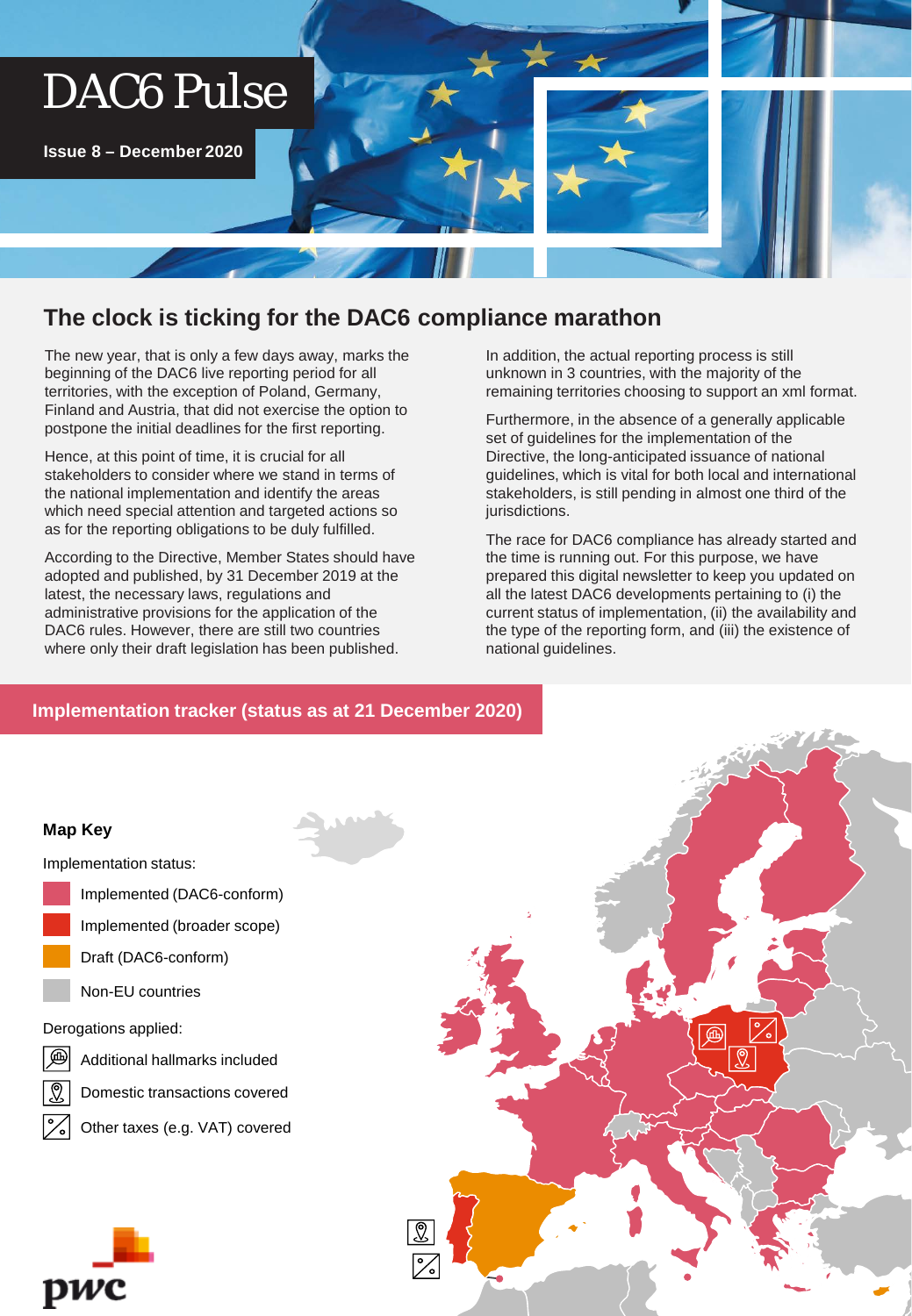#### **Map Key**

Reporting form:

- Published (xml format supported)
- Published (xml format not yet supported)
- Not published yet
	- Non-EU countries





With less than 2 weeks before the live reporting period begins, there are still 3 territories in which the reporting form has not been published yet. (see map above)

**Guidelines tracker (status as at 21 December 2020)**

Furthermore, there are still 10 territories where no guidance for the implementation of the DAC6 legislation has been published yet. (see map below)



### **Map Key**

Guidelines: